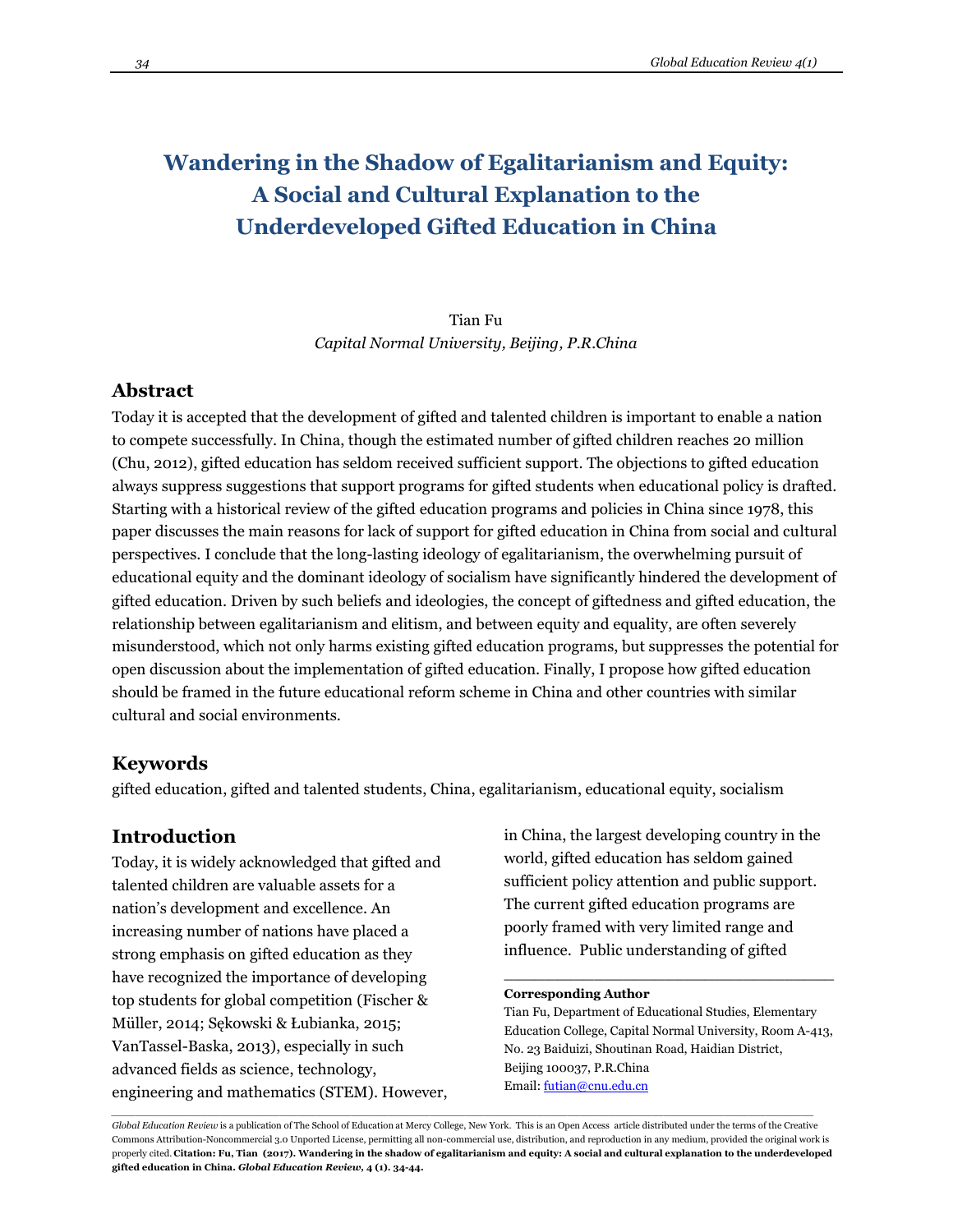education is mixed with bias and prejudice (Yang & Wang, 2009). The objections to gifted education stifle any supportive voice in drafting an educational policy agenda. An official report in 2010 estimated that there were 202 million school-aged students in China (Chu, 2012). Assuming that the percentage of gifted children is usually around 10 percent of the entire population, there should be 20 million gifted children in need of gifted education to develop their potential to the fullest.

Though the definitions of giftedness and gifted education vary (Harty, Adkins, & Sherwood, 1984; Renzulli, 2002; Steenbergen-Hu & Olszewski-Kubilius, 2016), researchers have reached some agreement on a number of typical qualities of giftedness. For example, Brodbelt (1979) suggested that six abilities and characteristics have been professionally identified to categorize gifted persons: intellectual ability, academic aptitude, creativity, leadership skills, psychomotor ability, and skill in the visual or performing arts. A widely used category of giftedness in China emphasized comprehensive knowledge base, long attention span and good memory, intellectual curiosity, rich imagination, and an ability to solve problems and the ability to think creatively (Zha, 1986). More recent studies provided more complicated frameworks to understand talent and giftedness, with an interplay with culture and values (Olszewski-Kubilius & Thomson, 2015; Sternberg & Davidson, 2005). But overall, creative productivity has been recognized for its potential contribution to societal development in an era of globalization (Reis & Renzulli, 2010).

Starting with a historical review of the gifted education programs and policies in China since 1978, this paper discusses the main reasons why gifted education has not been well accepted in China from social and cultural perspectives. By illustrating the omnipresent impact of egalitarianism, educational equity and socialism, this paper can shed light on deepening the understanding of the function of external policy environment on gifted education, leading us to further consider how to design and implement efficient gifted education programs in a developing society with underlying cultural and ideological obstacles.

## **A Historical Review of Gifted Education Programs and Policies in Contemporary China**

The Chinese government launched its first experiment of gifted education in 1978 (Li & Delisle, 1990; Phillipson et al., 2009), largely as a policy tool to eliminate the negative consequences of educational policies that existed during the Great Cultural Revolution from 1966 to 1976. From then on, academic discussion and a few notable examples of gifted education emerged at both national and local levels. Based on an analysis of the relevant legislation, government regulations and policies of the past four decades, three major modes emerged as ways to implement gifted education programs and policies in China. Chronologically, they were: (1) "Key School" and "Key Class" at every school level; (2) "Opportunity Class" in a small number of top universities and high schools; and (3) a new national plan to train top-notch innovative talent called "Everest Plan," which only involved a few selected high schools and universities. The main characteristics and flaws of each mode are described below, with an emphasis on how such programs are funded and how gifted students are identified and educated respectively. The ideologies behind each mode are also briefly discussed.

### **Key School and Key Class**

The first experiment of formal gifted education in contemporary China was initiated in 1978, as one of the mechanisms to correct the educational policies driven by the extreme egalitarianism and anti-intellectualism of the Great Cultural Revolution (Phillipson et al., 2009; Zhao, 2014). In 1977, Xiaoping Deng, the most influential central leader of the era, suggested that developing education required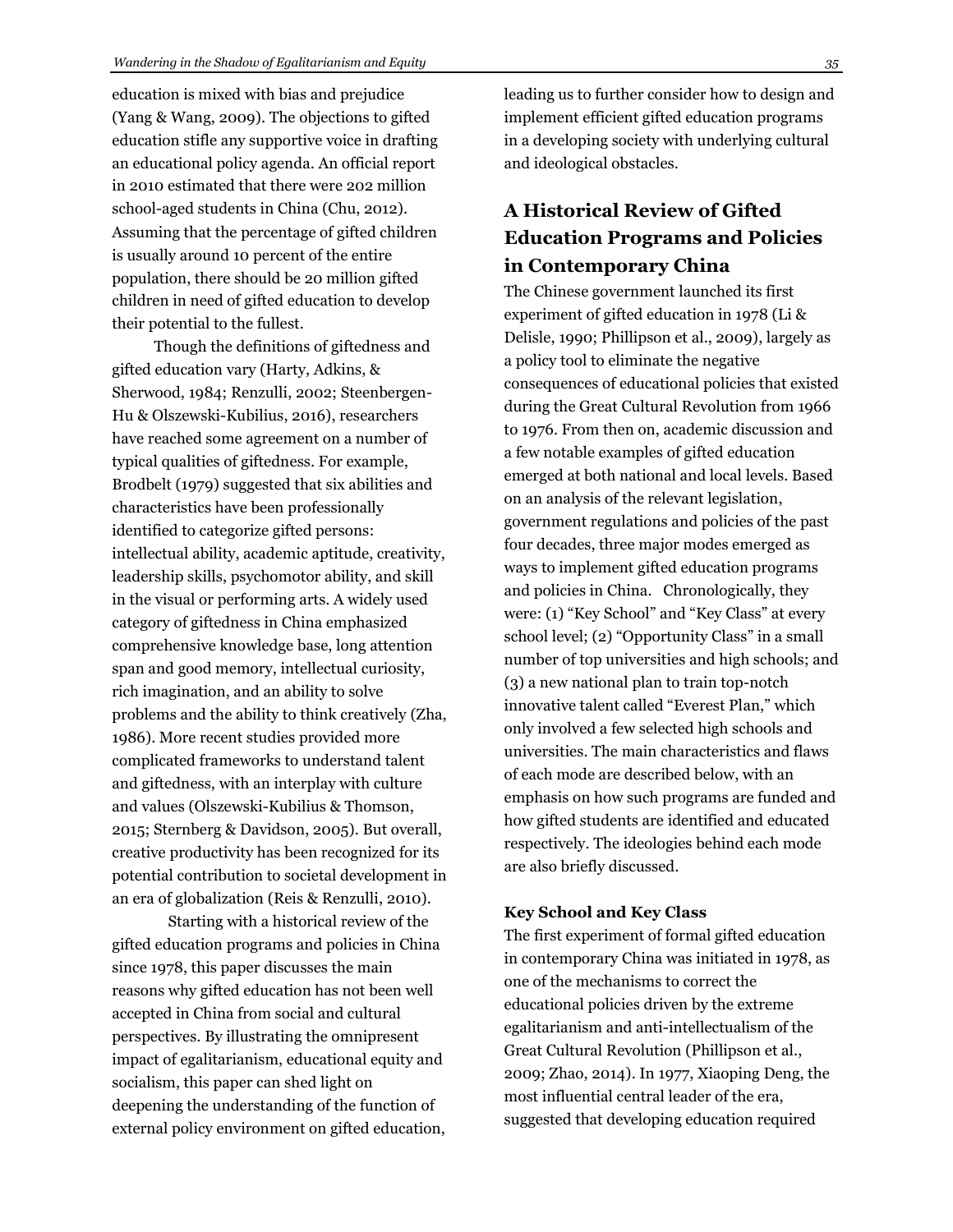ability to "walk on both legs," a metaphor of promoting mass education and gifted education simultaneously. According to the strategic plan he proposed, it was necessary to build "key schools" in the nation in primary, secondary and post-secondary education respectively, using tests to screen and to recruit top students with the greatest potential at each school level. All funded by the government, those key schools were usually staffed with experienced leaders and teachers, and provided with sufficient educational resources, advanced teaching strategies and optimized learning environments. They were expected to cultivate elites and professionals in all fields, especially in subjects such as STEM, which was critical for national development at that time.

The basic logic behind the key school policy derived directly from China's economic development strategy, which was in effect since the late 1970s. With limited resources available, it was reasonable, and even inevitable, to devote some of the best resources to a few most talented people, cities and regions<sup>1</sup>. From 1978 to 1993, the Ministry of Education released a series of regulations that created key schools at different school levels nationwide, with a focus on primary and secondary schools (Chu, 2012). Driven by the same utilitarian logic, it soon became common in schools to build their own "key class" that gathered top students in each grade, as well as the best teachers and learning resources. No statistics are available to accurately estimate the exact number of key schools and key classes, but they have rapidly expanded to the entire country and become a very common phenomenon in the centralized educational system.

Seemingly, as the widest and most influential means of implementing gifted education in China, the practice of establishing key schools and key classes looks very similar to the modern mode of gifted education in other countries. Grouping gifted individuals together, permits them to study better with challenging peers at an appropriate pace. Some research has confirmed the long-term and short-term benefits of such grouping to the gifted students (Kulik & Kulik, 1991). In China, the key school and key class policy did achieve some success in selecting and cultivating top students. However, its policy effect was severely compromised for several reasons.

Echoing the common difficulties that other countries encountered, the first reason involves how to identify giftedness and gifted children. In reality, standardized test scores are normally used as the major, if not the only, criterion to evaluate eligibility for key schools and classes (Li & Delisle, 1990). The key elements of giftedness, such as critical thinking and creative productivity, are neglected in the screening system, which utterly undermines the actual effect of gifted education. We certainly cannot say there is no correlation between test scores and talents or giftedness, but there exist many so-called gifted underachievers who do not meet those stereotypical expectations (Roach & Bell, 1989), and therefore are ignored by the key school and key class policy.

Second, tailored curricula and teaching strategies for gifted students in key schools and classes is usually non-existent. The "acceleration" and "enrichment" modes are the usual practices employed for gifted students. While "acceleration" allows schools to accept students younger than the typical age limitation and "enrichment" usually provides students with more books, materials, lectures and academic competitions (Li & Delisle, 1990), the teaching methods and content for the gifted students are not notably different from methods and content provided to ordinary students.

Third, students in key schools and classes are assessed by the same periodic examinations as ordinary students, which explains why key schools and key classes have become standardized test-driven. Differing little from ordinary schools and classes, the teaching and learning processes in key schools and classes, including teaching strategies, class materials, learning modes and curricula, are focused on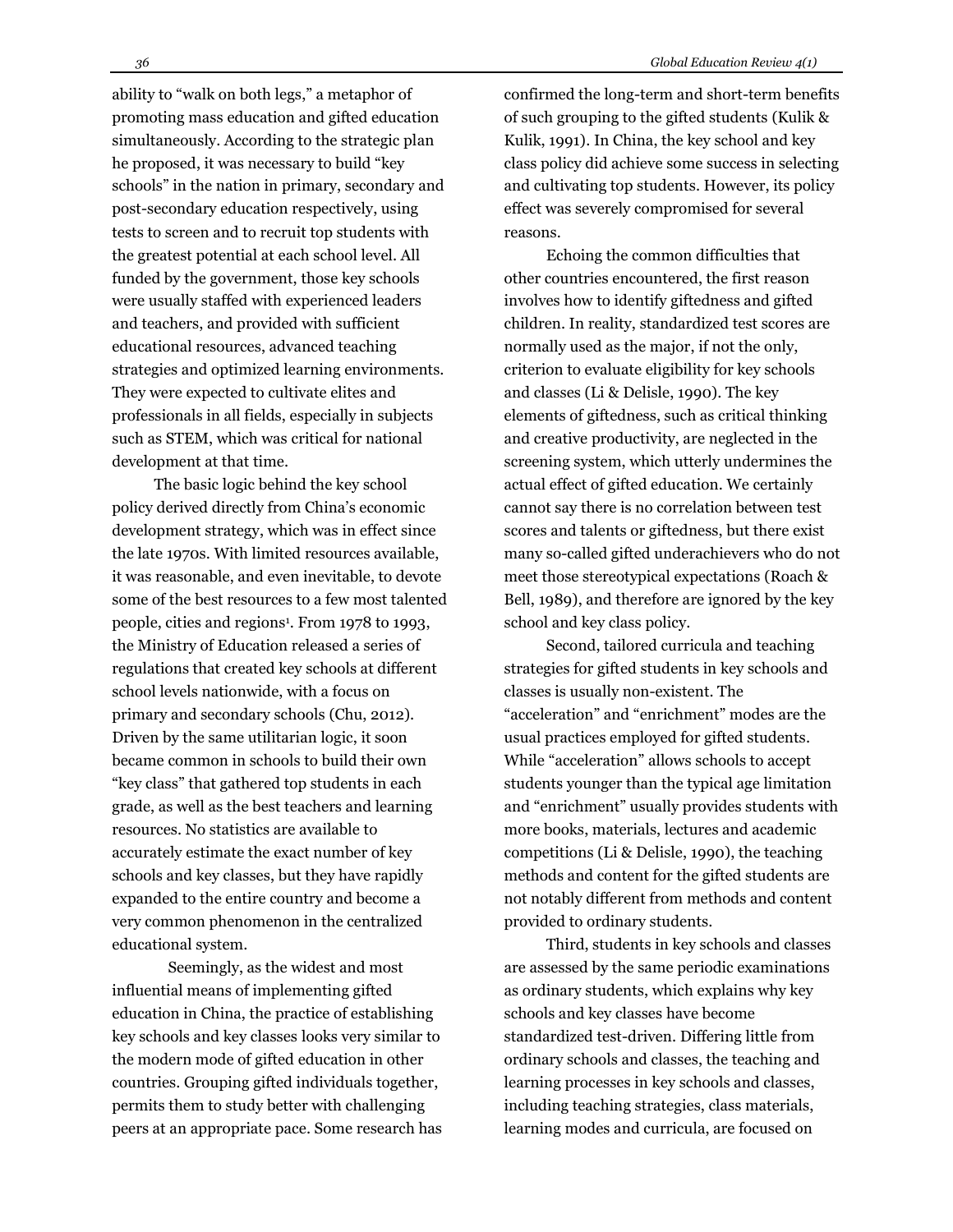preparing for the standardized tests. The quality of such schools and classes is also judged by the number of graduates accepted by leading universities and colleges. Though a small percentage of key schools actively implement advanced educational experiments, trying to enlighten students' creativities and innovations, the test-driven environment has already undermined the ultimate goal and essence of gifted education.

So in fact, the key school and key class policy is a superficial form of gifted education, since it gradually deviated from its original purpose, which resulted in unexpected detrimental outcomes. Numerous studies in China and other countries have documented that students' demographic information, especially familial socio-economic status (SES), is highly related to their school performance (Bradley & Corwyn, 2002; Hannum, 1999; Sirin, 2005; Whyte, 2010). The key school and key class policy has contributed to the enlargement of the educational gap and the social gap in China by filtering elite students by test scores. Upward social mobility through education for disadvantaged and impoverished students has become harder than usual. Meanwhile, as the best educational resources have been drastically accumulated in key schools, such policy has also increased the development gap among different schools and universities in the last two decades. Key schools have become much stronger and more competitive than other ordinary ones, which then severely harms educational equity, leading to widespread corruption when enrolling new students every year. Bribery is often used by parents in order to send their children to those schools and classes. Therefore, while the revised Compulsory Education Law in China of 2006 forbade the establishment of new key school and key class, the gap between existing key schools and ordinary schools will not naturally narrow down for a long time.

#### **Opportunity Class**

The second means of providing gifted education in China is called "opportunity class." Certain universities and colleges were authorized to set up special classes for under-age juveniles with superior intelligence and talents. The first opportunity class in the country was started in 1978 by the University of Science and Technology of China (Chen, Stevenson, & Lee, 1994). In 1985, new legislation by the Ministry of Education designated twelve leading universities, including Peking University and Tsinghua University, to open their own opportunity classes (Phillipson et al., 2009). The ages of the students enrolled in those classes normally ranged from 11 to 16. However, for various reasons, all the universities cancelled their opportunity classes so far, except for University of Science and Technology of China and Xi'an Jiaotong University.

Partly as supplement to the key school and key class policy, opportunity class is more like the authentic form of gifted education program since it is designed and implemented with clearer focus on giftedness and talents. Students are screened for admission and evaluated routinely by multiple scientific and comprehensive measurements, including academic and non-academic performance, intelligent and non-intelligent outcomes, psychological and physical status, and so on. Nevertheless, compared with enrollment in nationwide key schools and classes, the number of students enrolled in university-based opportunity classes is negligible. In Zhejiang University, one of the leading comprehensive universities in China, only around 150 students enter the opportunity class every year. Putting all the participating universities together, the number of freshmen every year is still under one thousand (Chu, 2012).

The opportunity class policy also inspired some primary and secondary schools to set up special classes for young students with extraordinary intelligence. In 1984, Tianjin Experimental Primary School started the first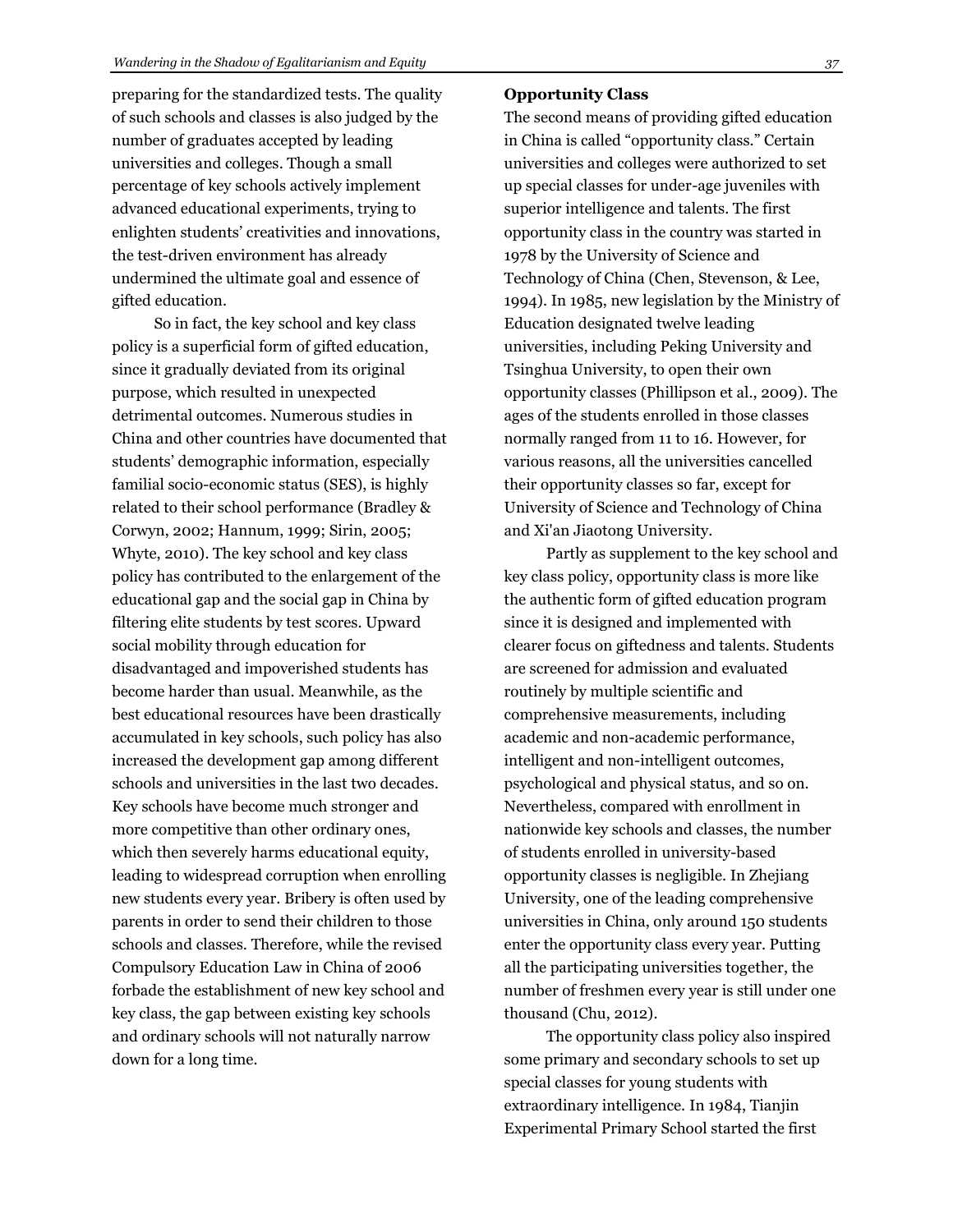opportunity class at primary school level in China. This was copied by dozens of other top primary and secondary schools. The typical model used in those opportunity classes was the popular "acceleration" model, pushing the students to complete six years' of curricula in four years. So far, some schools have reported experiencing gains in cultivating students' critical thinking, logical reasoning and creative innovating. However, just as with universitybased opportunity classes, the very small number of participating schools has resulted in no significant impact on the national development of gifted education, especially considering that most of the schools are located in several modern big cities.

### **Everest Plan**

The above two modes of gifted education have diminished in the first decade of 21st century. However, largely in response to increasing public doubt about the quality of mass higher education, gifted education has gained new attention of policymakers in the last ten years. In July 2010, the Ministry of Education released a landmark policy scheme, the National Mediumand Long-Term Educational Reform and Development Plan (2010-2020), which called for cultivating each student's unique strengths and potential, and developing those accordingly. At both national and provincial levels, multiple strategies for gifted education have been quickly implemented. The most influential approach was introduced in 2009, when a new national project, Experimental Plan of Cultivating Outstanding Students in Basic Subjects, also known as the Everest Plan, was officially initiated. Starting with eleven top Chinese universities with strong specialties in science and engineering, the intent was to select top students in mathematics, physics, chemistry, biology, and computer science from high schools every year. Special funds were allocated by the central government to pay for the best instructors with focus on international perspectives, learning environment, scholarship,

research grants, and so on. The students in this program were expected to grow up to be future leaders in those subjects. Those universities were given full autonomy to choose their selection standards, training strategies and assessment methods. To date, the number of participating universities has increased to twenty.

Accordingly, many provinces have updated their educational development plans with a new focus on cultivating creative and talented youths. In several developed regions like Beijing and Shanghai, a few high schools have already made significant progress in enriching their curricula and teaching methods to meet the governmental requirements for gifted education. Comparatively, all the efforts under the Everest Plan look even closer to the ideal type of gifted education. Nevertheless, the major flaw still lies in its very small range of influence. Only top schools in big cities, most of which were previous key schools with abundant educational resources, played active roles in this new movement of gifted education. For the rest of the regions and schools in China, the plan has had little response and effect.

In summing up, in China in the past 40 years, the three major modes of providing gifted education programs and policies that support them have several features in common. First, some fundamental questions about gifted education have neither been answered nor examined in practice. The definition of giftedness, or the criteria for identifying gifted children and assessing qualified gifted education are still under debate (Yang & Wang, 2009). Second, it is the government, not the public that advocates for gifted education. That suggests that the existing gifted education programs are framed mainly for the benefit of the country, instead of the gifted individuals. Third, the range and actual effects of gifted education policies are always restricted, especially when compared with the huge number of gifted students in the country. Such policies are usually labelled as educational experiments, despite the fact that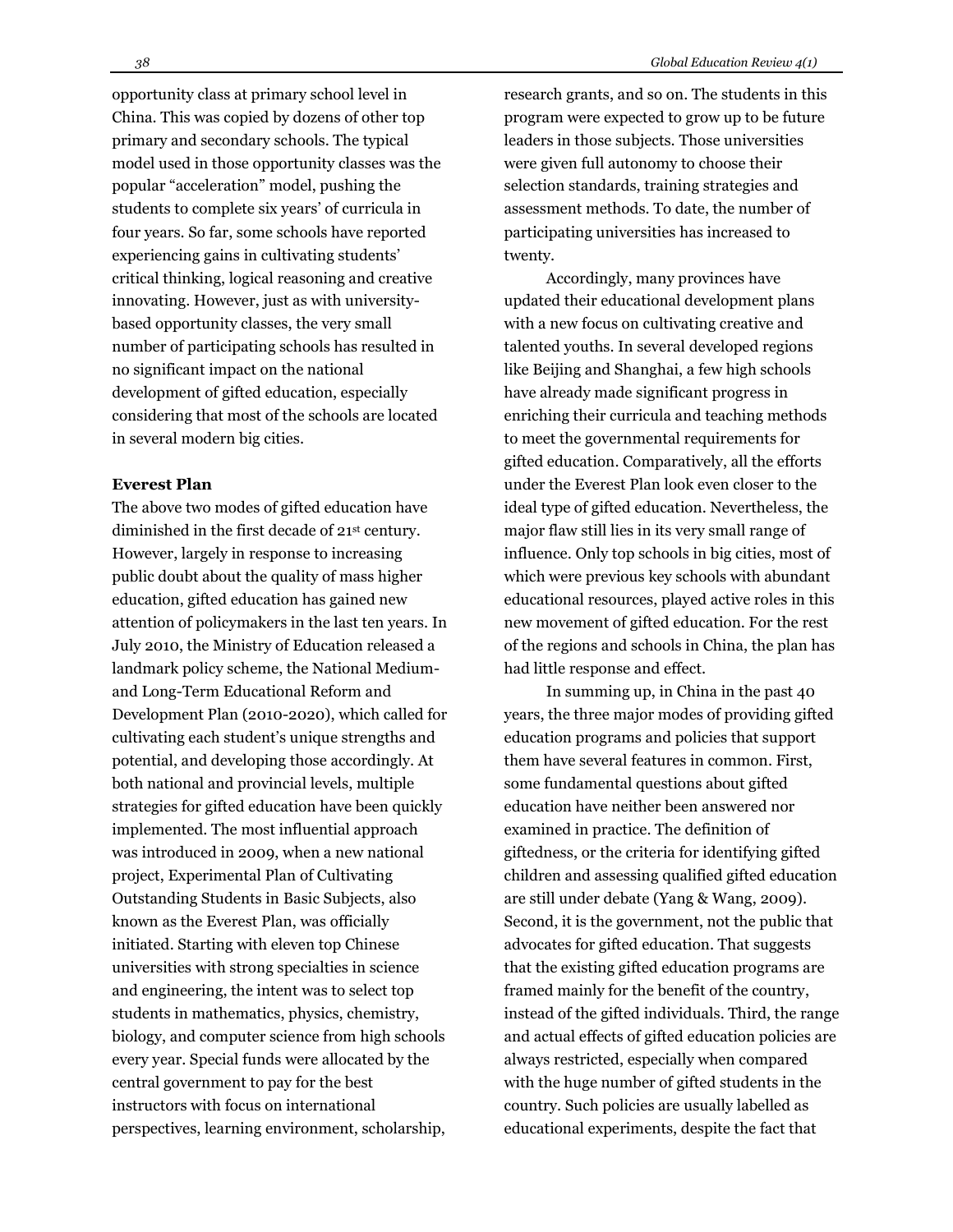follow-up action has seldom been taken afterwards. Fourth, the implementation of gifted education in China has been heavily influenced by the traditional standardized testing movement, which shackles the creativity of every aspect of those programs, and especially contributes to the underrepresentation of the gifted population (Ford, Grantham, & Whiting, 2008).

The implementation of gifted education in China involves contradictions. Some politicians and researchers periodically address the strategic significance of gifted education at the national level, but the experiment of gifted education diminishes over time and is constantly lacking public support. Educators acknowledge the importance of gifted education for gifted students, but meanwhile feel apprehensive or even hostile to gifted education in practice. This paradox echoes the ceaseless debates on the advantages and disadvantages of gifted education globally (Heller, 2005; Phillipson et al., 2009; Wollam, 1992). Though the value of developing giftedness is accepted in an era of globalization, gifted education faces multiple philosophical and practical challenges, especially from the perspective of egalitarians (Mazie, 2009). To achieve an applicable trade-off, the causes of the paradox need to be fully revealed. In China, the reasons are not limited to the technical difficulties of identifying and caring for each student's special needs, interests and potentials under current test-driven educational system, but deeply rooted in the broader cultural and social environment.

## **Understanding the Gifted Education Paradox from Cultural and Social Perspectives**

As in many other countries, gifted education has not received enough support in China for complicated reasons. But from the cultural and social perspectives, three contributing factors are especially noteworthy: advocacy of gifted education violates the long-lasting tradition of

egalitarianism, harms the presumption of educational equity, and more politically, challenges the ideology of socialism by its implicit preference for individualism.

### **Egalitarianism Versus Elitism**

From the cultural perspective, the ideology of gifted education is in conflict with the longlasting tradition of egalitarianism in China. In his classic work *The Analects*, the most important Chinese philosopher and educator, Confucius, once commented, "people are concerned about the uneven distribution of wealth over poverty." The old saying illustrates the essence of egalitarianism deeply rooted in Chinese culture. In such an ancient society of centralized bureaucracy, equal distribution was strongly desired when public good or social wealth was allocated. The Great Cultural Revolution from 1966 to 1976, in particular, pursued the ideology of egalitarianism in education to the extreme, with the utopian fantasy of eliminating all of the distinctions between education and other vocations and creating a type of new education that was politically, intellectually, and physically integrated with other social enterprises (Cheng & Manning, 2003). As one of the dominant civic ideologies, and a core demand of the impoverished social class, the influence of egalitarianism goes beyond the field of education and permeates most open discussions in the public sphere. It has even been used as the ultimate goal of most violent revolutions in Chinese history in the past twenty centuries.

As the major pathway for upward social mobility, access to education, especially superior-quality education, was subject to the principle of egalitarianism, which laid the solid foundation for Chinese Imperial Examination and the entire centralized educational system. Regardless of personal background, every student was guaranteed equal opportunity to study at will and take the exam. In this sense, egalitarianism was the key to maintaining social stability. As mass schooling developed into a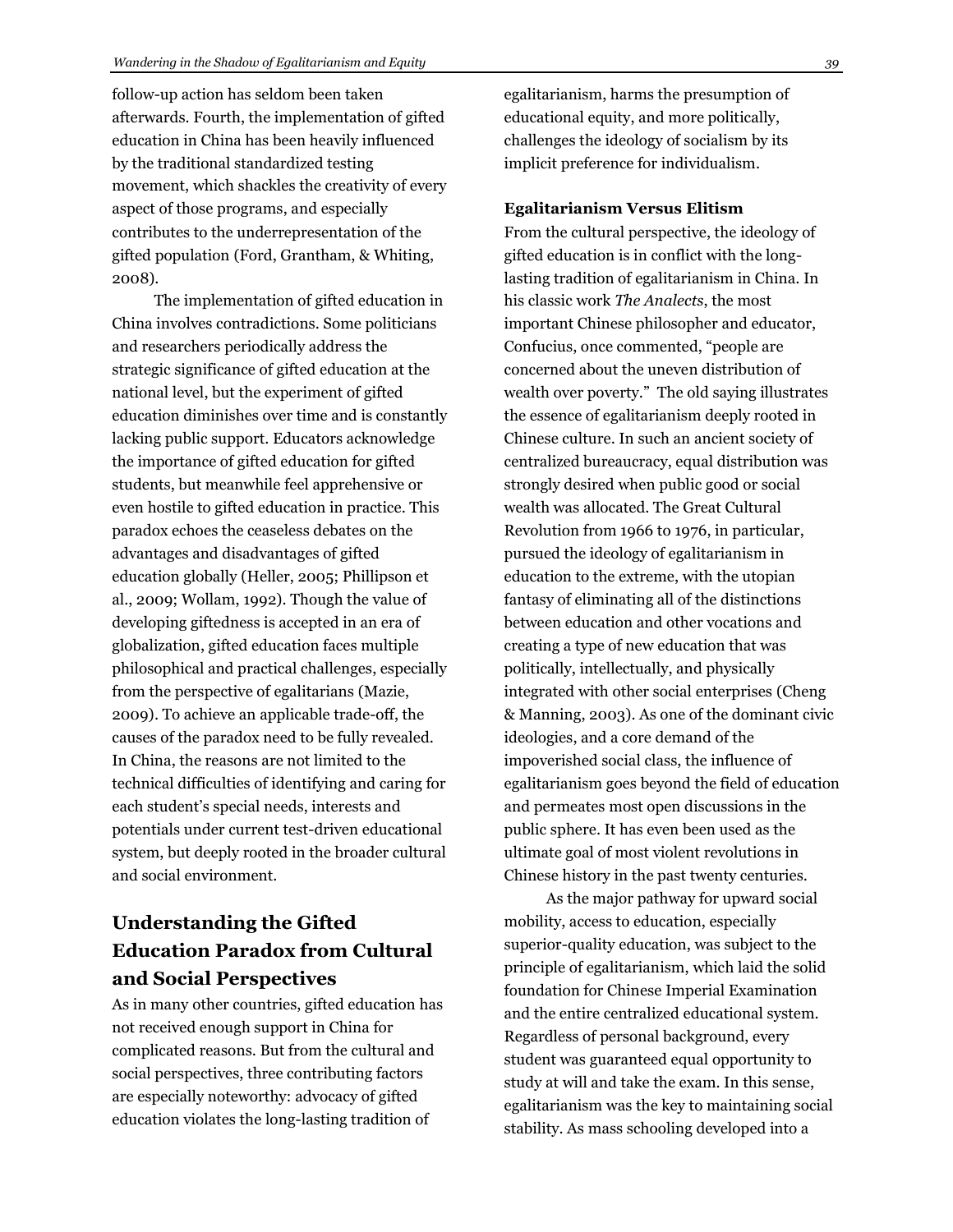powerful social institution in the last century, it affected the ideology of egalitarianism and social justice, too. Education has functioned tacitly as a comprehensive mechanism to promote egalitarianism by enriching people's knowledge and attitudes about egalitarianism and equity, especially between races, ethnicities and genders (Shu, 2004). Correspondingly, educational resources are expected to be allocated equally among all eligible citizens.

Through the lens of egalitarianism, it is easy to look at gifted education as a specific form of elitism, since it asks for disproportional allocation of all types of educational resources and reserves much richer and better resources only for gifted students. That is why advocating for gifted education often evokes strong public opposition. Some scholars argued it is misleading to believe gifted education is equivalent to elitism (Olstad, 1978). Nonetheless, as long as criteria to identify students with real giftedness is absent, and the entry to gifted education is decided mainly by standardized test scores, it is hard to differentiate gifted education from elitism, especially in a society such as China where large social and economic disparities exist (Whyte, 2010). Students from elite families would have more chance to take advantage of those opportunities, reinforcing the common impression that gifted education is an excessive abuse of public resource for private needs.

Theoretically, egalitarianism and gifted education are not mutually exclusive. In affluent societies egalitarianism is even associated with higher average educational achievements (Condron, 2011). But in reality the concerns about gifted education often oscillate between the two poles of equality and excellence (Heller, 2005; Wollam, 1992). In developing countries like China, the pursuit of excellence has to defer to egalitarianism, with equal educational rights of the majority taking priority.

### **Educational Equity Versus Educational Equality**

From the social perspective, gifted education has rarely won much support from the public because it results in spoiling educational equity. In a society where social and educational inequalities have become the major threat to the stability of the nation in the last two decades (Kanbur & Zhang, 2005), any policy agenda that may further aggravate the socio-economic gap will not receive support. Unfortunately, the emergence of gifted educational programs has raised many direct challenges to educational equity.

Chinese researchers usually define educational equity by a classical approach, taking school as a given entity and focusing on the question of who gets into school (Mingat & Tan, 1985). Such definition manifests an essential call for equal educational opportunity. Baker and Friedman-Nimz (2004) categorized equal educational opportunity into three ways: horizontal equity, fiscal neutrality and vertical equity. What programs like gifted education attempt to achieve is vertical equity, implying unequal treatment of unequals. However, constrained by the trend of egalitarianism, educational equity in China is usually equated as horizontal equity, which requires equal treatment of unequals.

Many critics in China are concerned that those gifted education programs may serve as a haven for upper-middle-class students (Chu, 2012; Yang & Wang, 2009), as much empirical evidence has shown (Gallagher, 1995). As mentioned above, the widespread key schools and key classes did result in systematically ruling out the underrepresented groups and enlarging the social and educational gap existing in the population. Students in key schools and key classes were treated highly preferentially compared with their ordinary peers. Furthermore, in line with previous research literature from other countries that shows that minority groups are constantly underrepresented when identifying gifted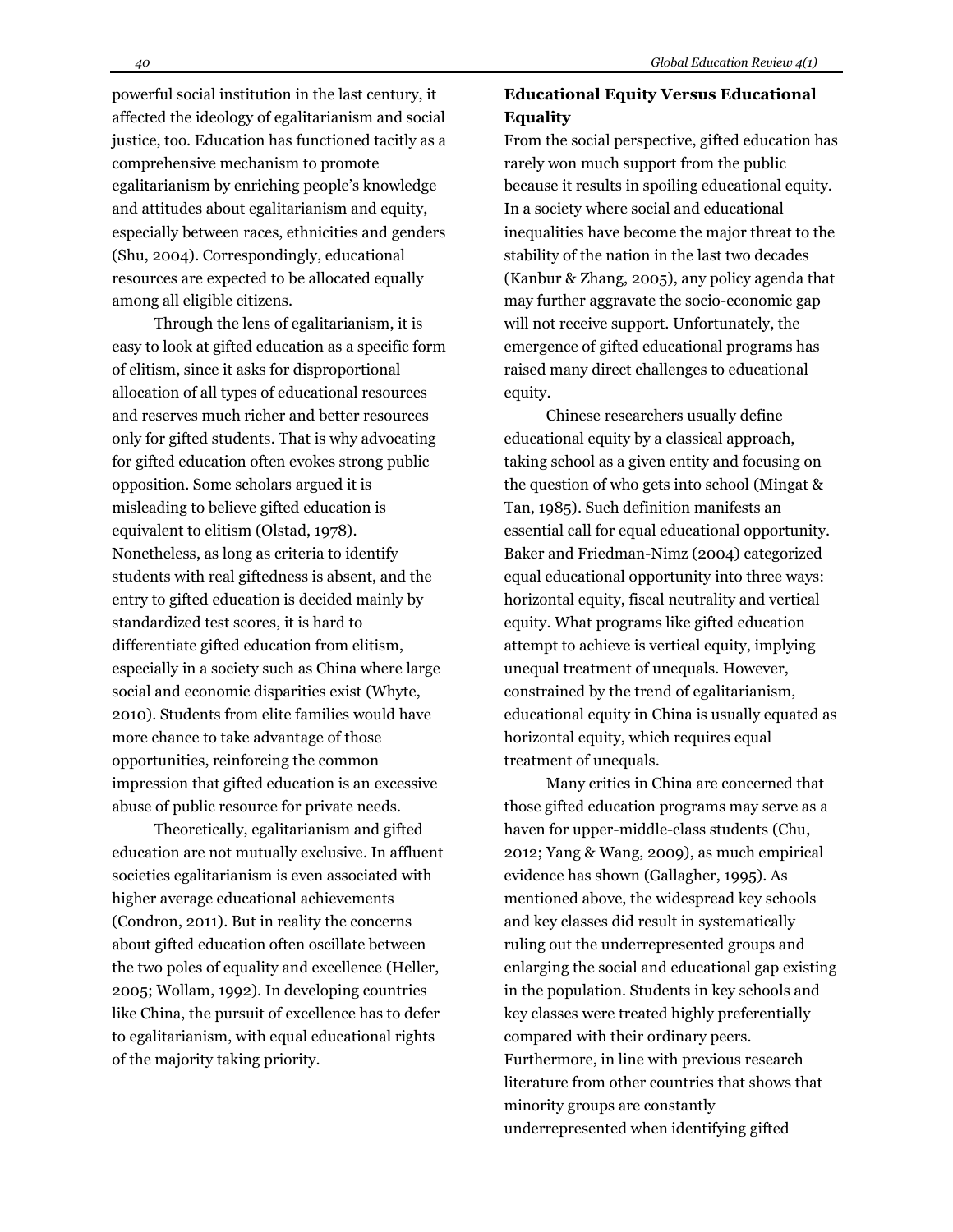children (Moore, Ford, & Milner, 2005; Winsler, Karkhanis, Kim, & Levitt, 2013), in China, the limited opportunities to high-quality education are unfairly distributed, particularly based on students' individual and family background. Under these circumstances, gifted education programs inevitably exacerbate social conflict by putting disadvantaged groups in even worse positions, resulting in embedded and lasting discrimination against disadvantaged students and minorities.

Actually, no matter what form of gifted education programs is applied, in China the selection process always lacks sufficient representation because of the small range and strong preference for advanced schools and regions. Gifted students from rural areas or from the underdeveloped central and west area of China are provided little access to qualified schools and classes. The opportunity class policy and the Everest Plan mainly benefit advanced cities. The qualities of key schools are not even comparable between cities and countryside, or between the east and west. Therefore, without national criteria to identify gifted children, and to provide equal access of all eligible students to those programs, gifted education programs will mainly benefit a few elite gifted students, formulating a straight violation of education equity in the population of gifted children.

Advocates of gifted education may argue that gifted education agrees with the principle of educational equality, instead of equity. But the difference between those two concepts is often misunderstood in China. In contrast with educational equity, educational equality is usually used in a more comprehensive sense in China. It requires differential treatment on a reasonable basis, implying the infusion of diversity issues (Chu & Yang, 2008). Educational opportunities and resources should then be allocated to individuals based on their special needs. Gifted education programs then could be viewed as an ideal way to respect and cultivate students' special needs and benefit them substantially (Ford, Moore, & Harmon,

2005). But from this perspective, it is even harder to justify gifted education in China. It is understandable that some people's special talents and potentials deserve better exploitation and maximum usage. But as some researchers remark, all students at all ages have relative talent strengths, and it is the schools' responsibility to identify and nurture them (Feldhusen, 1998). Every child deserves some type of education tailored for his uniqueness, otherwise the principle of educational equality would be violated. However, it is apparently an unfeasible task in Chinese society at this time.

Egalitarianism and educational equity do not necessarily prevent individual difference. Some researchers even argue that schools cannot be truly egalitarian unless they acknowledge students' differences (Winner & Karolyi, 1998). But the differential treatment should be concentrated on assisting and compensating the disadvantaged students, for example emotionally and physically handicapped and bilingual students, not only cultivating the gifted ones. As another old Chinese proverb says, "It is the right thing to offer others fuel in snowy weather, but not to add brilliance to one's present splendor."

### **Socialism Versus Individualism**

The implementation of gifted education programs has an underlying assumption of individualism (MacCurdy, 1960). Gifted education programs are not just needed to help children with special talents to learn and to excel; they are entitled to appropriate education designed for their special needs. Cultivating the talents of these children is an exhibition of respecting individuals' human rights. However, this assumption is hard to defend under the Chinese mainstream ideology of socialism that favors public interests over individual rights. Since the founding of the People's Republic of China in 1949, education has been strictly required to serve the majority of the mass population, and the modernization of China (Wang, 2009). Gifted education usually gains its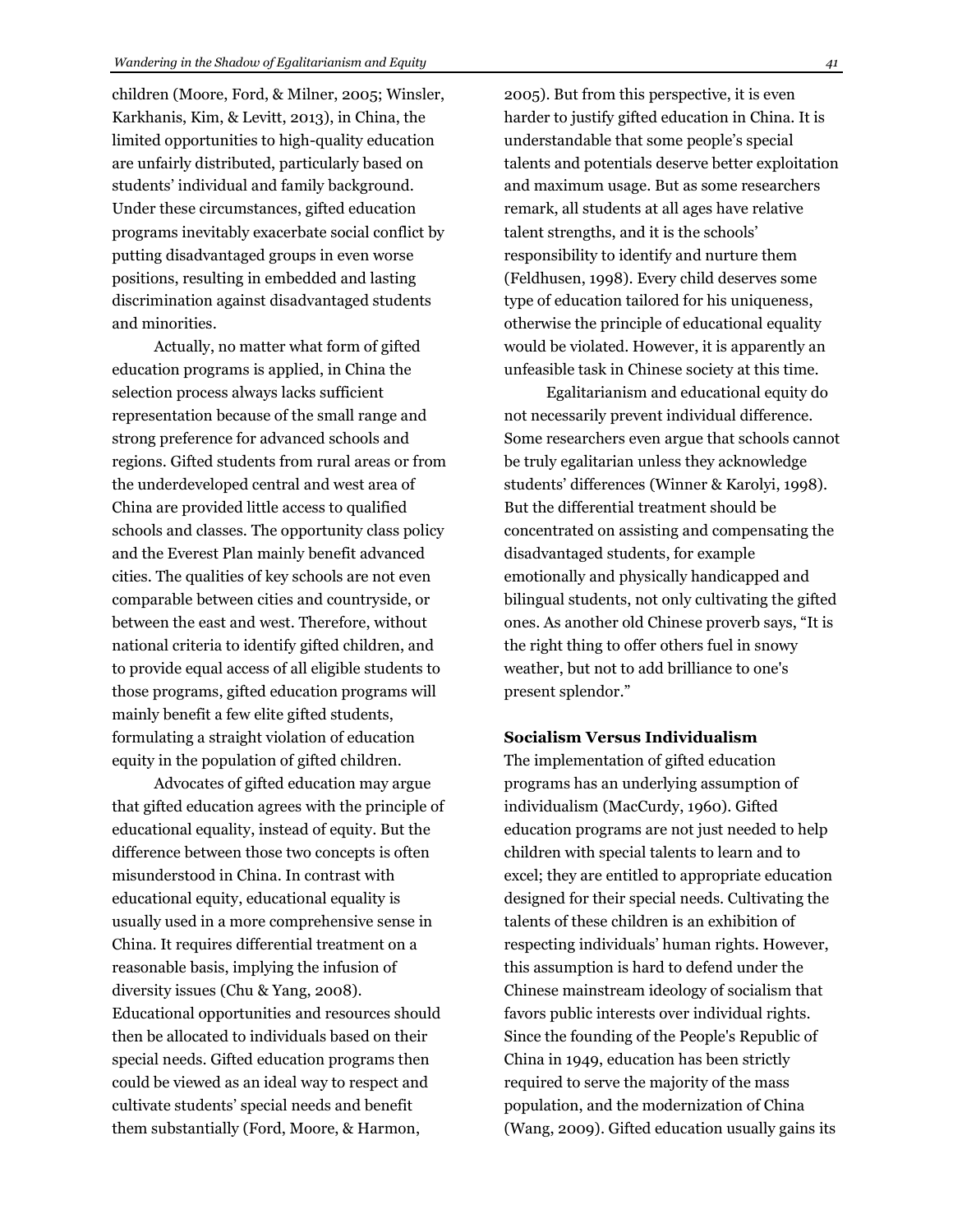support when it is believed to be associated with national competition and long-term development. Meanwhile, when a society has an overwhelming faith in collective efforts over individual talents, appeals for the legitimacy of specialized gifted education will be undoubtedly suppressed. That explains why the major modes of gifted education policies and programs in China are always proposed and encouraged by the government, not the public.

Post-Mao China has adopted many new strategies such as privatization and market based reforms to cope with the challenge of globalization, which also brings significant reforms to education governance and policies (Mok, 2005; Zhao, 2014). But the ideology of socialism still permeates every aspect of education along with the centralized curriculum structure, teaching materials, instructional strategies and examination systems. The essence of socialism is taught systematically through moral education, integrated curriculum and various school activities. Schools are deprived of autonomy to develop their local and schoolbased gifted education programs. A school environment of individualism can hardly be established, which hinders the public awareness of the value of gifted education.

## **Conclusions and Recommendations**

Fifty years ago, Adler (1967) noted some correlation between economic cycles and public interest in gifted education in the United States. He argued that during the period of depression, special education for the gifted students was equated with special attention for the privileged, which is undemocratic to some degree. What this paper adds to the literature is the understanding that not only the status of economic development, but also the socioeconomic disparities and mainstream ideology within a society lead to serious public doubts and obstacles to the development of gifted education. At the center of such doubts in China lies the pursuit of egalitarianism, educational

equity, and a widespread faith in socialism over individualism. In such a policy environment, any proposal for gifted education suffers from strict scrutiny of the public.

In fact, people are worried for good and solid reasons. In a developing and highly uneven society, gifted education will easily become another institutional tool for segregation, systematically blocking underrepresented groups from enrolling. The expansion of gifted education may enlarge, instead of bridging, the educational disparities within the society. As the largest developing country, with a sharply increasing social and economic gap, China provides an example illustrating the importance of cultural and social environment to the fostering of efficient gifted education programs. The long-lasting ideology of egalitarianism, the overwhelming pursuit of educational equity, and the dominant ideology of socialism have jointly forged strong barriers for the development of gifted education.

While addressing the importance of external environment, this paper does not suggest that it is unnecessary or impossible to promote gifted education in a contemporary developing society like China. But it does suggest that certain strategies have to be carefully adopted first to reduce the tension between gifted education advocates and the discontented public. Theoretically, a legitimate gifted education program should be based on two minimum standards: the students must be really "gifted," and the education must be able to satisfy their needs and capacities. Otherwise the eventual outcome of gifted education would be equivalent to elite education. So first, the problem of how to identify giftedness and gifted children directly determines the social acceptance of gifted education. For China and other similar developing countries, it is important to establish comprehensive and scientific standards for such programs in order to select students with real gifts and talents (Johnsen, 2012). As traditional measures such as standardized test scores and IQ test are rarely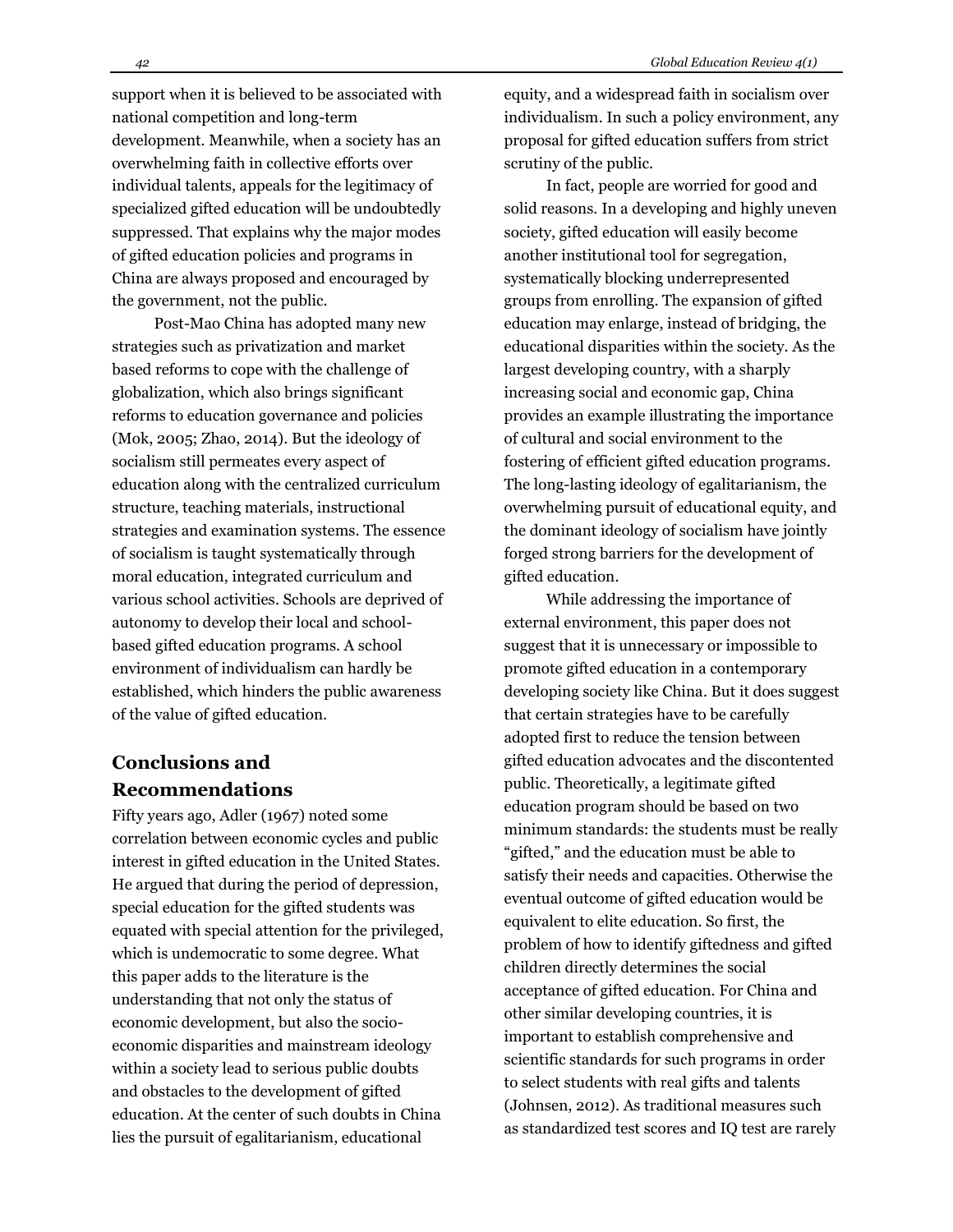practical in evaluating gifted students (Gallagher, 1998), more accurate instrumentation, and assessment skills that can fully take every talent into account, have to be developed.

Second, the curricula and instructional modes for gifted students need to be better structured at each school level, with specific emphasis on different types of talent. Third, accelerating the process of legislation can help secure equal access to gifted students from all over the country in response to the pursuit of educational equity.

Finally, maintaining a delicate balance between developing mass education and gifted education is a difficult but vital policy goal for China and other developing countries which also are in need of sufficient educational resources. Without an expansion of high-quality mass education for the public, gifted education can hardly overcome the ideological barrier of egalitarianism and win its firm standpoint in the future educational policy scheme.

### **Notes**

1. The economic plan at that time required development of the eastern part of China first, because it was more urbanized and had much more advantages (such as transportation). The middle and western parts were sacrificed, since resources nationwide were mainly given to the east for decades. To a large degree, this contributed to a huge economic and educational gap between east and west China.

#### **References**

- Adler, M. (1967). Cycles of interest in the gifted student. *The Clearing House, 41*(8), 476-478.
- Baker, B. D., & Friedman-Nimz, R. (2004). State policies and equal opportunity: the example of gifted education. *Educational Evaluation and Policy Analysis, 26*(1), 39-64.
- Bradley, R. H., & Corwyn, R. F. (2002). Socioeconomic status and child development. *Annual Review of Psychology, 53*(1), 371-399.
- Brodbelt, S. (1979). Key program considerations for selecting and guiding gifted students. *The High School Journal, 62*(6), 272-277.
- Chen, C., Stevenson, H., & Lee, S. (1994). Education of gifted and talented students in Mainland China, Taiwan, and Japan. *Journal for the Education of the Gifted, 17*(2), 104-130.
- Cheng, Y., & Manning, P. (2003). Revolution in education: China and Cuba in global context, 1957-76. *Journal of World History, 14*(3), 359-392.
- Chu, H. (2012). Striving for excellence: gifted education and national development--to break through the misunderstanding and obstacle of policy of gifted education in China. *Educational Research, 11,* 28-35. (in Chinese).
- Chu, H., & Yang, H. (2008). The essence of educational equity and its policy significance. *Educational Research, 1,* 10-16. (in Chinese).
- Condron, D. J. (2011). Egalitarianism and educational excellence: compatible goals for affluent societies? *Educational Researcher, 40*(2), 47-55.
- Feldhusen, J. F. (1998). Programs for the gifted few or talent development for the many? *Phi Delta Kappan, 79*(10), 735-738.
- Fischer, C., & Müller, K. (2014). Gifted education and talent support in Germany. *Center for Educational Policy Studies Journal, 4*(3), 31-54.
- Ford, D. Y., Grantham, T. C., & Whiting, G. W. (2008). Culturally and linguistically diverse students in gifted education: recruitment and retention issues. *Exceptional Children, 74*(3), 289-306.
- Ford, D. Y., Moore, J. L., III, & Harmon, D. A. (2005). Integrating multicultural and gifted education: a curricular framework. *Theory Into Practice, 44*(2), 125-137.
- Gallagher, J. J. (1995). Education of gifted students: a civil rights issue? *Phi Delta Kappan, 76*(5), 408-410.
- Gallagher, J. J. (1998). Accountability for gifted students. *Phi Delta Kappan, 79*(10), 739-742.
- Hannum, E. (1999). Political change and the urban-rural gap in basic education in China, 1949-1990. *Comparative Education Review*, 4(2), 193-211.
- Harty, H., Adkins, D. M., & Sherwood, R. D. (1984). Predictability of giftedness identification indices for two recognized approaches to elementary school gifted education. *The Journal of Educational Research, 77*(6), 337-342.
- Heller, K. A. (2005). Education and counseling of the gifted and talented in Germany. *International Journal for the Advancement of Counselling, 27*(2), 191-210.
- Johnsen, S. K. (2012). Standards in gifted education and their effects on professional competence. *Gifted Child Today, 35*(1), 49-57.
- Kanbur, R., & Zhang, X. (2005). Fifty years of regional inequality in China: a journey through central planning, reform, and openness. *Review of Development Economics, 9*(1), 87-106.